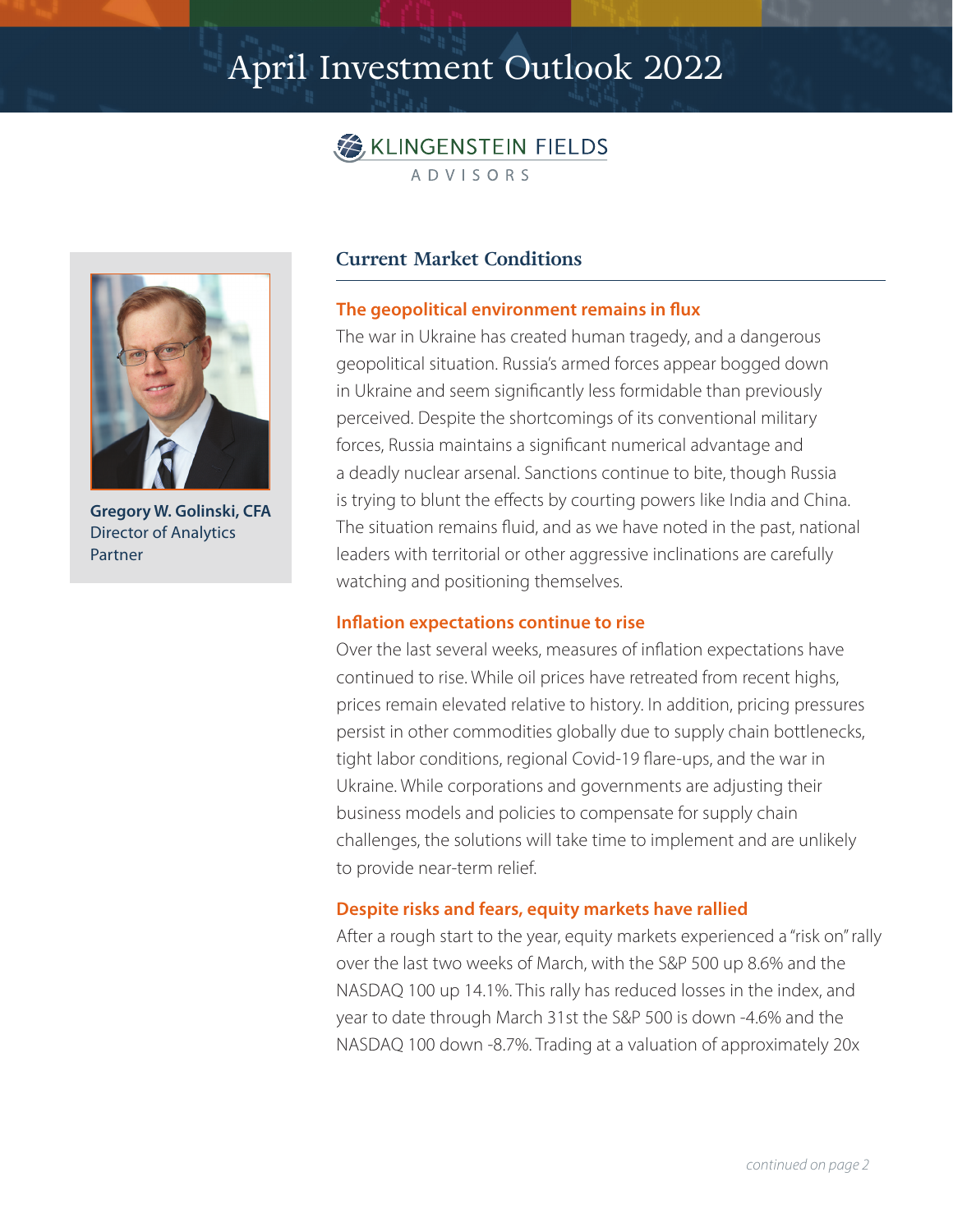# April Investment Outlook 2022

the forward earnings estimates, the price to earnings multiple on the S&P 500 has bounced off its recent lows, but is still below last year's average of around 22x. Despite the decline in the S&P 500 year to date, government bonds have experienced even larger losses in some cases; an index of U.S. Treasury bonds with 7-10 years to maturity is down 6.6% on average (including interest). It is tempting to attribute the equity market rally to a better investing environment, but the recent moves are more likely reflective of heightened volatility in the markets, a situation we expect to persist in both directions.

**What Happens After the First Fed Rate Hike?**

### **More significant rate increases are now expected**

Due to inflationary pressures, the Federal Reserve Board (Fed) will likely have to move more aggressively to tame inflation. The current expectation is that the overnight federal funds rate will end the year at approximately 2.5%, up more than 1% from the views of just a month ago. There is even mounting concern in some circles that the Fed might not respond quickly or strongly enough to tamp down inflation. Looking at historical periods, however, we see that the short-term impact of the Fed rate increases have not prevented the market from continuing to go up for a time, as shown in the chart below.

| S&P 500 Index Future Returns |                      |                      |                       |
|------------------------------|----------------------|----------------------|-----------------------|
| Date of<br><b>First Hike</b> | <b>Next 3 Months</b> | <b>Next 6 Months</b> | <b>Next 12 Months</b> |
| 8/8/83                       | 2.0%                 | $-0.7%$              | 2.1%                  |
| 4/1/87                       | 19.1                 | 20.9                 | 1.5                   |
| 5/11/88                      | 3.4                  | 8.6                  | 20.7                  |
| 2/4/94                       | $-5.9$               | $-2.5$               | 2.4                   |
| 3/25/97                      | 13.6                 | 20.6                 | 39.6                  |
| 6/30/99                      | $-7.6$               | 6.6                  | 6.0                   |
| 6/30/04                      | $-2.3$               | 6.4                  | 5.2                   |
| 12/16/15                     | $-1.1$               | 0.1                  | 9.1                   |
| Average                      | 2.7                  | 7.5                  | 10.8                  |
| Median                       | 0.5                  | 6.5                  | 5.6                   |
| % Positive                   | 50.0                 | 75.0                 | 100.0                 |

*Source: LPL Research, Bloomberg*

*continued on page 3*